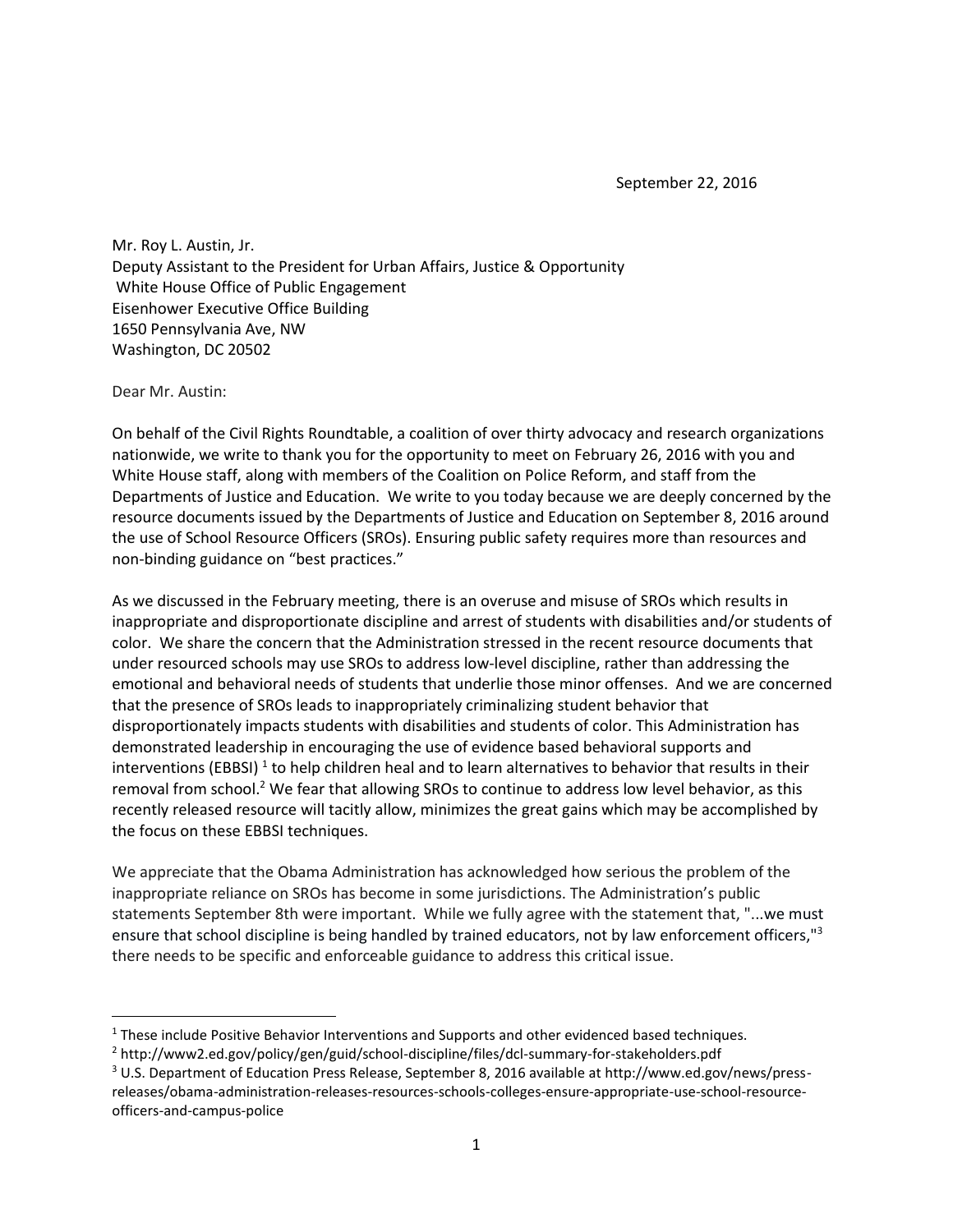The field needs a more forceful message. For a number of reasons, many school districts are simply not choosing, on their own, to replace SROs with school counselors or to invest in alternative ways to ensure that the school environment feels safe and productive for all members of the community.

The stakes are high and they are not equal. As the testimony of Judge Teske indicates, $4$  a police officer's regular presence at a school is predictive that students will be charged with felony offenses for minor school behavior and is also associated with greater racial disparities in discipline. The consequences of involving students in the criminal justice system are severe, especially for specific groups of students (i.e. students of color and/or students with disabilities), and may negatively affect the trajectory of students' lives.<sup>5</sup> Referrals to law enforcement clearly impact some students far more than others.<sup>6</sup>

While we are grateful that the Administration has begun to require reporting in the Civil Rights Data Collection (CRDC) the number of schools with at least one School Law Enforcement Officer (SLEO), we are missing the most critical information on how many officers (including all SROs who are not official enforcement officers) there are for each district. This level of transparency, disaggregated at the school level, is needed to evaluate the level of resources and their impact on school expenditures and on children.

We write today to stress the importance of the Administration addressing three recommendations that are both time sensitive and critical.

## **The Need for Strong Enforceable Guidance**

First, this Administration should direct the Departments of Education and/or Justice to complete a strong, enforceable guidance document regarding the proper role of SROs before the end of President Obama's term of office. When this Administration issued federal discipline guidance in 2014, it was pivotal both in clarifying the civil rights of students and in shifting the discourse on school discipline nationally. We are asking for similar legal guidance addressing the use of SROs, setting an expectation that schools provide EBBSI and counseling to address the social and emotional needs of students, and to create positive learning environments.

Although there is relevant and helpful language in other currently existing documents, including those released on September 8th, none of them constitute strong, enforceable guidance. We firmly believe that widely disseminated official guidance is needed now to prevent long-term, life altering injury to students who are members of specific protected classes.

 $\overline{a}$ 

<sup>4</sup> See The Honorable Steven C. Teske, Chief Judge, Clayton County Juvenile Court, Georgia, Testimony before the Senate Subcommittee on the Constitution, Civil Rights and Human Rights Subcommittee Hearing on "Ending the School To Prison Pipeline, December 12, 2010. For example, he states, "Upon reviewing our data, the increase in school arrests did not begin until after police were placed on our middle and high school campuses…." (p.71) available at https://www.gpo.gov/fdsys/pkg/CHRG-112shrg86166/pdf/CHRG-112shrg86166.pdf See also Flynn and Servoss, *Security Measures and School Discipline in American High Schools*, in CLOSING THE SCHOOL DISCIPLINE GAP, Losen Ed., Teachers College Press (2015)

<sup>5</sup> Nance, Jason P., Students, Police, and the School-to-Prison Pipeline (November 2, 2015). 93 Washington University Law Review 919 (2016); University of Florida Levin College of Law Research Paper No. 15-20. Available at SSRN[: http://ssrn.com/abstract=2577333](http://ssrn.com/abstract=2577333)

<sup>6</sup> Teske Testimony, at pages 1-2 footnote 4.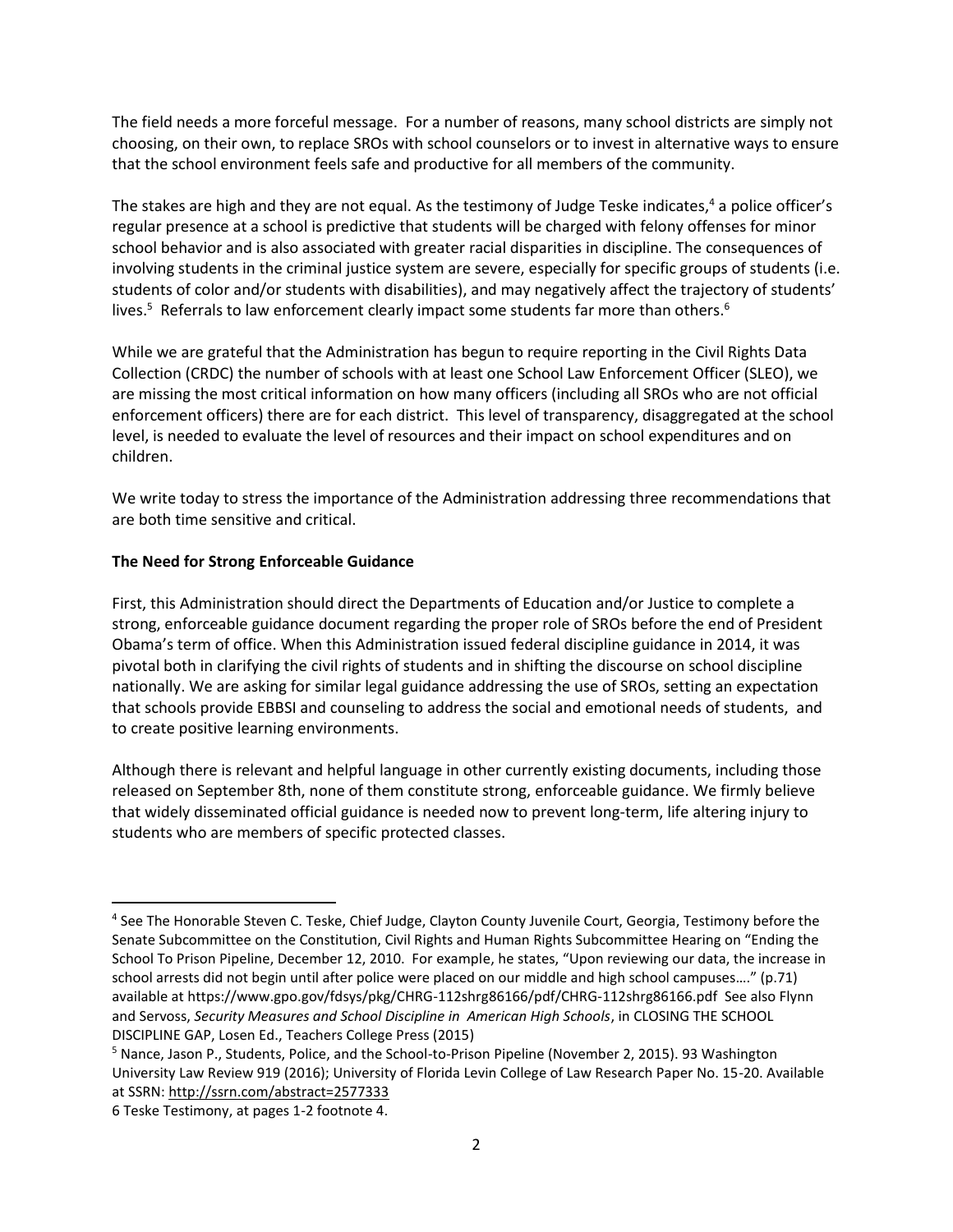Second we know that often schools and districts are not accurately reporting their data on school based arrests and referrals to law enforcement to the public as required by the CRDC.<sup>7</sup> These data are also required elements for state and district report cards now, pursuant to the Every Student Succeeds Act (ESSA). Therefore, we also encourage that future guidance statements make clear that schools and districts have a legal obligation to report this information. Without it, how can the use of SLEOs and SROs be evaluated? Parents and policy makers have a right to this information and there need to be consequences for schools and districts that fail to provide accurate reports as required by OCR, and now pursuant to ESSA.

Third, the Departments of Education and Justice currently have strong enforceable tools available to them to protect the rights of students from protected classes at school. These civil rights laws, when meaningfully and regularly enforced by these departments, are another important way to ensure that all members of a school community, including SLEOs and SROs, treat all students equally. We call on these departments to take full advantage of these tools to protect the rights of children in school.

We are so pleased to have had the opportunity to discuss this important issue with you and look forward to continued collaboration. Please do not hesitate to contact Diane Smith Howard at [diane.smithhoward@ndrn.org](mailto:diane.smithhoward@ndrn.org) with any questions about this letter, or to organize additional meetings to discuss this important topic.

Signed:

 $\overline{\phantom{a}}$ 

Association of University Centers on Disabilities Center for Public Representation Civil Rights Project at UCLA Council of Parent Attorneys and Advocates (COPAA) Education Law Center-PA Juvenile Law Center Juvenile and Special Education Law Clinic, University of the District of Columbia NAACP National Disability Rights Network National Women's Law Center Public Interest Law Center Schott Foundation Southern Poverty Law Center Texas Appleseed

C: Rebecca Bond, Chief, Disability Right Section, Civil Rights Division, U.S. Department of Justice

Tanya Clay House, Deputy Assistant Secretary for P-12 Education, Office of Planning, Evaluation and Policy Development, U.S. Department of Education

<sup>7</sup> See Allison Ross and Matthew Glowicki, *JCPS' 117 student arrests only part of the story,* the Courier-journal, September 3, 2016 available at http://www.courier-journal.com/story/news/education/2016/09/03/jcps-117 student-arrests-only-part-story/87998298/